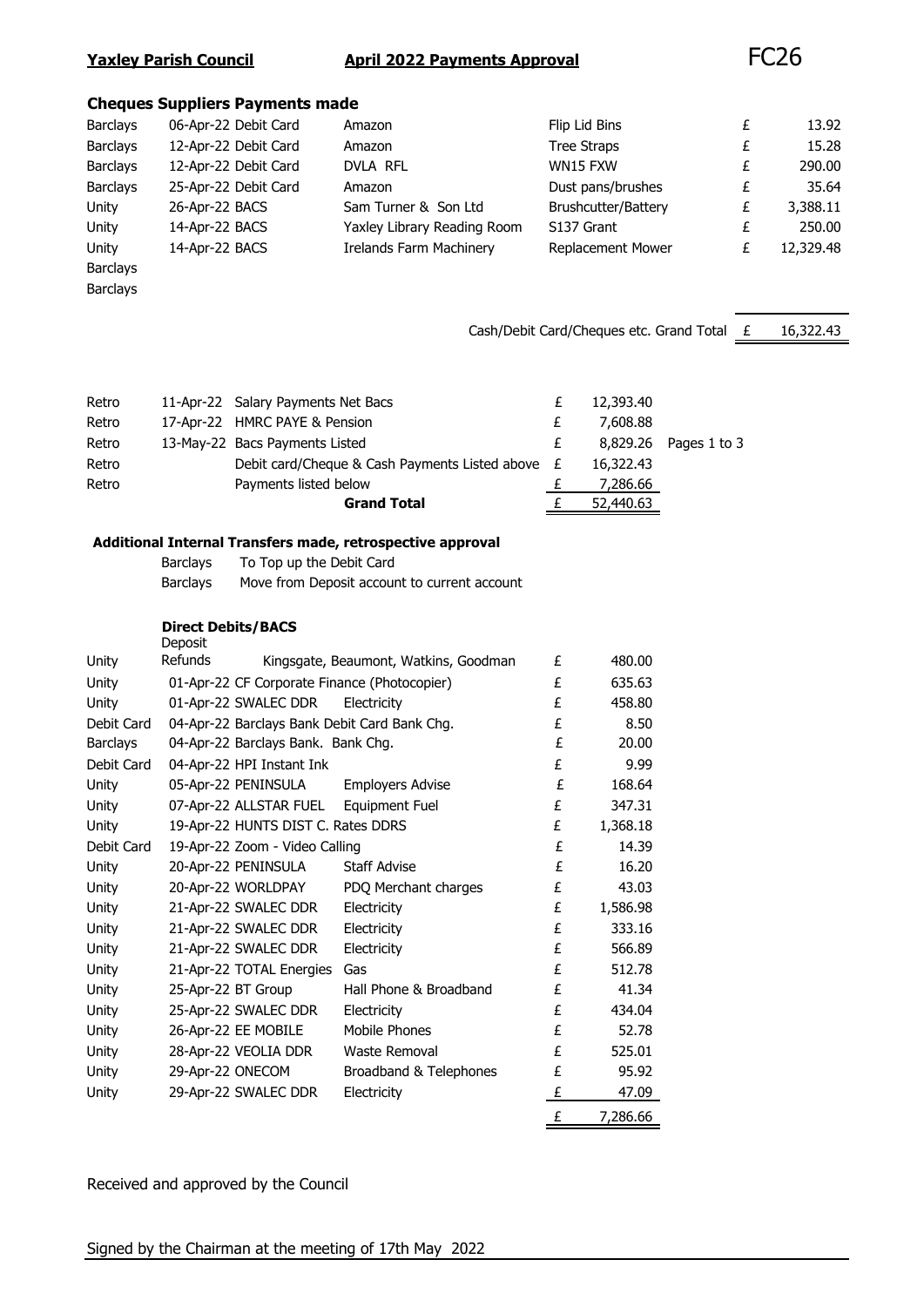09/05/2022

### Yaxley Parish Council **Page 1** Page 1

## 15:10 **Proposed List of Payments Entered** User: BEV

**Entered Month 2**

| <b>Linked to Cashbook 2</b>                                      |                         |                        |              |            |      |                         | <b>Entered Month 2</b> |
|------------------------------------------------------------------|-------------------------|------------------------|--------------|------------|------|-------------------------|------------------------|
|                                                                  |                         |                        |              |            |      | Pay by BACS/Online File |                        |
| Supplier and Invoice Details                                     | Invoice Date Invoice No |                        | Ledger       | Amount Due |      | Discount Amount Paid    | <b>Balance</b>         |
| <b>Armor Shutters</b><br><b>ARM100</b>                           |                         |                        |              |            |      |                         |                        |
| 8904/2/REPAIR SHUTTER/Armor Sh                                   | 20/04/2022 8904         |                        | $\mathbf{1}$ | 153.00     | 0.00 | 153.00                  | 0.00                   |
|                                                                  |                         |                        |              |            | 0.00 | 153.00                  |                        |
| <b>BHI100</b><br><b>BHIB Insurance Brokers</b>                   |                         |                        |              |            |      |                         |                        |
| 55414/3/NEW MOWER INCREASE/BHI                                   | 14/04/2022 55414        |                        | $\mathbf{1}$ | 28.00      | 0.00 | 28.00                   | 0.00                   |
| 55731/51/ADD YOUNG DRIVER/BHIB                                   | 25/04/2022 55731        |                        | 1            | 367.24     | 0.00 | 367.24                  | 0.00                   |
|                                                                  |                         |                        |              |            | 0.00 | 395.24                  |                        |
| <b>CNS100</b><br><b>Computer Network Services Ltd</b>            |                         |                        |              |            |      |                         |                        |
| 42086/18/MISCROSOFT/Computer N                                   | 06/04/2022 42086        |                        | $\mathbf{1}$ | 16.80      | 0.00 | 16.80                   | 0.00                   |
| 42133/26/ANTI VIRUS & MICROSO/                                   | 25/04/2022 42133        |                        | $\mathbf{1}$ | 116.82     | 0.00 | 116.82                  | 0.00                   |
| 42177/41/ZYXEL SUB/Computer Ne                                   | 25/04/2022 42177        |                        | 1            | 174.00     | 0.00 | 174.00                  | 0.00                   |
|                                                                  |                         |                        |              |            | 0.00 | 307.62                  |                        |
| <b>ELE100</b><br><b>Elementary Signs</b>                         |                         |                        |              |            |      |                         |                        |
| 24018/56/SIGNS/Elementary Sign                                   | 06/05/2022 24018        |                        | $\mathbf{1}$ | 140.70     | 0.00 | 140.70                  | 0.00                   |
|                                                                  |                         |                        |              |            | 0.00 | 140.70                  |                        |
| <b>ELT100</b><br>W H Proby Elton Hall Account                    |                         |                        |              |            |      |                         |                        |
| SI1327/6/ALLOTMENT RENT/W H Pr                                   | 01/04/2022 SI1327       |                        | 1            | 450.00     | 0.00 | 450.00                  | 0.00                   |
|                                                                  |                         |                        |              |            | 0.00 | 450.00                  |                        |
| <b>ESP100</b><br><b>Eastern Shires Purchasing Organisation</b>   |                         |                        |              |            |      |                         |                        |
| 6454182/23/TEAPOT & GLOVES/Eas                                   | 07/04/2022 6454182      |                        | 1            | 94.80      | 0.00 | 94.80                   | 0.00                   |
| 6454183/21/CLEANING T ROLLS ET                                   | 07/04/2022 6454183      |                        | $\mathbf{1}$ | 103.82     | 0.00 | 103.82                  | 0.00                   |
| 6454996/22/3 TABLES BEECH/East                                   | 11/04/2022 6454996      |                        | 1            | 363.60     | 0.00 | 363.60                  | 0.00                   |
|                                                                  |                         |                        |              |            | 0.00 | 562.22                  |                        |
| <b>FBS100</b><br><b>Mrs B Porter Freelance Business Services</b> |                         |                        |              |            |      |                         |                        |
| U249714/19/MONEYSOFT INV/Mrs B                                   | 11/04/2022 U249714      |                        | 1            | 180.00     | 0.00 | 180.00                  | 0.00                   |
| YPC BK 0194/77/APRIL FEE/Mrs B                                   |                         | 30/04/2022 YPC BK 0194 | $\mathbf{1}$ | 1,393.50   | 0.00 | 1,393.50                | 0.00                   |
|                                                                  |                         |                        |              |            | 0.00 | 1,573.50                |                        |
| <b>GBP100</b><br><b>G.B. Pest Control</b>                        |                         |                        |              |            |      |                         |                        |
| 3320/40/PEST CONTROL/G.B. Pest                                   | 26/04/2022 3320         |                        | 1            | 135.00     | 0.00 | 135.00                  | 0.00                   |
|                                                                  |                         |                        |              |            | 0.00 | 135.00                  |                        |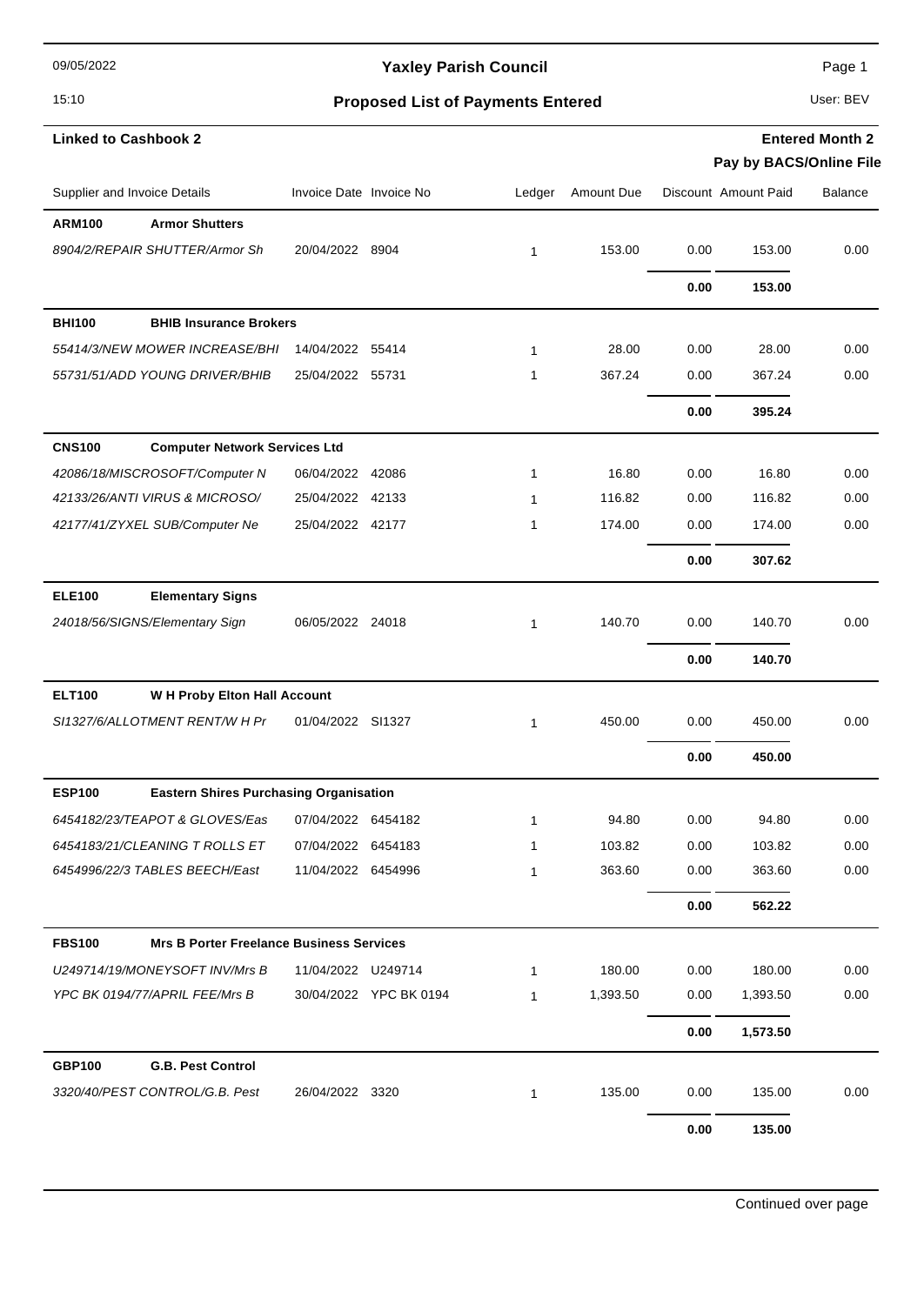09/05/2022

### Yaxley Parish Council **Page 2** Page 2

## 15:10 **Proposed List of Payments Entered** User: BEV

| <b>Linked to Cashbook 2</b>                                |                         |                       |              |            |      |                                                 | <b>Entered Month 2</b> |
|------------------------------------------------------------|-------------------------|-----------------------|--------------|------------|------|-------------------------------------------------|------------------------|
| Supplier and Invoice Details                               | Invoice Date Invoice No |                       | Ledger       | Amount Due |      | Pay by BACS/Online File<br>Discount Amount Paid | <b>Balance</b>         |
| <b>GLA100</b><br><b>Glasdon UK Ltd</b>                     |                         |                       |              |            |      |                                                 |                        |
| <b>GEMINI LITTER BIN C/W STEEL LI</b>                      | 06/05/2022 SI838692     |                       | 1            | 840.65     | 0.00 | 840.65                                          | 0.00                   |
|                                                            |                         |                       |              |            |      |                                                 |                        |
|                                                            |                         |                       |              |            | 0.00 | 840.65                                          |                        |
| <b>HDC101</b><br>Huntingdonshire District Council Other    |                         |                       |              |            |      |                                                 |                        |
| 70045688/9/RECYCLING AMENITY/H                             | 01/04/2022 70045688     |                       | $\mathbf{1}$ | 132.60     | 0.00 | 132.60                                          | 0.00                   |
| 70045689/8/RECYCLING Q PARK/Hu                             | 01/04/2022              | 70045689              | 1            | 53.30      | 0.00 | 53.30                                           | 0.00                   |
| 70045690/10/TRADE FOOD BIN/Hun                             | 01/04/2022 70045690     |                       | 1            | 29.25      | 0.00 | 29.25                                           | 0.00                   |
|                                                            |                         |                       |              |            | 0.00 | 215.15                                          |                        |
| <b>HER100</b><br><b>Alliance Automotive UK LV Ltd</b>      |                         |                       |              |            |      |                                                 |                        |
| MPNV255225/32/TWO STROKE /GRAN 21/04/2022 MPNV255225       |                         |                       | $\mathbf{1}$ | 95.29      | 0.00 | 95.29                                           | 0.00                   |
|                                                            |                         |                       |              |            | 0.00 | 95.29                                           |                        |
| <b>HOW100</b><br><b>Howsafe Ltd</b>                        |                         |                       |              |            |      |                                                 |                        |
| SCR0022952/52/EMBROIDERY CREDI                             | 06/05/2022              | SCR0022952            | $\mathbf{1}$ | $-13.62$   | 0.00 | $-13.62$                                        | 0.00                   |
| SIN0745645/57/CAPS/Howsafe Ltd                             | 06/05/2022              | SIN0745645            | 1            | 14.36      | 0.00 | 14.36                                           | 0.00                   |
|                                                            |                         |                       |              |            | 0.00 | 0.74                                            |                        |
| <b>LSE100</b><br>L & S Engineers Ltd                       |                         |                       |              |            |      |                                                 |                        |
| IN1716941/33/MOWING LINE & INS                             | 21/04/2022 IN1716941    |                       | $\mathbf{1}$ | 71.17      | 0.00 | 71.17                                           | 0.00                   |
| IN1729917/58/6 X SLEEVES/L & S                             | 05/05/2022              | IN1729917             | 1            | 16.16      | 0.00 | 16.16                                           | 0.00                   |
|                                                            |                         |                       |              |            | 0.00 | 87.33                                           |                        |
| <b>MAS100</b><br>P & J Massingham                          |                         |                       |              |            |      |                                                 |                        |
| 11324/34/EMERGENCY LIGHTING/P                              | 22/04/2022 11324        |                       | $\mathbf{1}$ | 672.00     | 0.00 | 672.00                                          | 0.00                   |
| 11325/35/STREET LIGHT PAVILIO/                             | 22/04/2022 11325        |                       | $\mathbf{1}$ | 390.00     | 0.00 | 390.00                                          | 0.00                   |
|                                                            |                         |                       |              |            | 0.00 | 1,062.00                                        |                        |
| <b>OLD100</b><br>Columbaria (Odlings) Co.                  |                         |                       |              |            |      |                                                 |                        |
| INV0084061/75/R YERRELL TABLET                             | 09/05/2022              | INV0084061            | $\mathbf{1}$ | 109.20     | 0.00 | 109.20                                          | 0.00                   |
| INV0084065/75/SPEECHLEY TABLET                             |                         | 09/05/2022 INV0084065 | 1            | 109.20     | 0.00 | 109.20                                          | 0.00                   |
|                                                            |                         |                       |              |            | 0.00 | 218.40                                          |                        |
| <b>OPT100</b><br><b>Optimum Plumbing &amp; Heating Ltd</b> |                         |                       |              |            |      |                                                 |                        |
| 0017/50/TAPS AND URINALS/Optim                             | 29/04/2022 0017         |                       | $\mathbf{1}$ | 1,104.00   | 0.00 | 1,104.00                                        | 0.00                   |
|                                                            |                         |                       |              |            | 0.00 | 1,104.00                                        |                        |